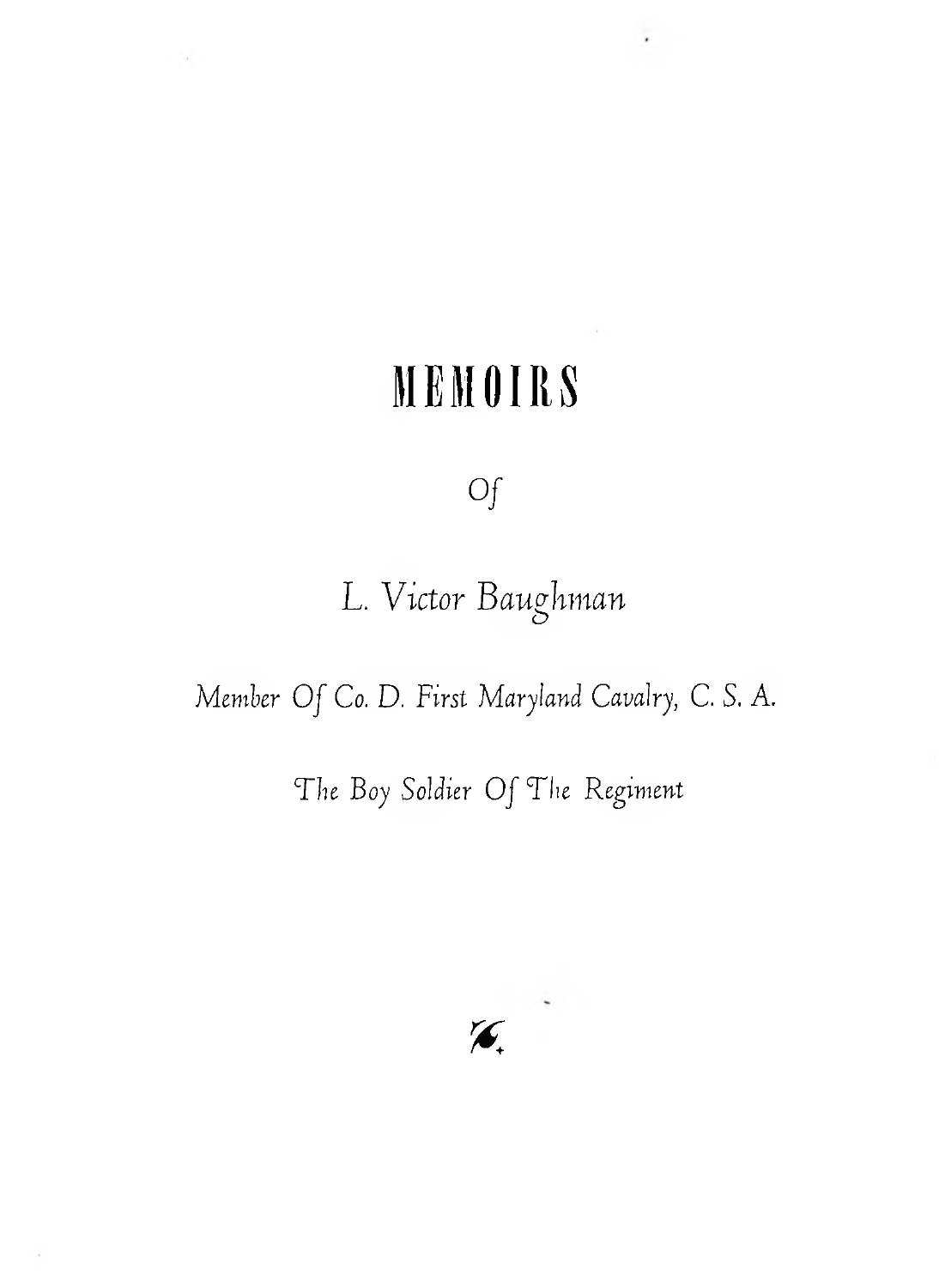Those familiar with the busy and exciting scenes which took place throughout Maryland from 1861 to 1865 will not be surprised to learn of the high state of excitement which characterized the people during those years of strife and carnage. At the first gun from Sumpter, which inaugurated the Civil War and which called every true Southern Sympathizer to enroll himself as one, to do or die for Southern Independence, the men of Maryland, who believed in the sovereignty of the States, did not hesitate to take their stand and whilst the State did not secede, sent thousands of her most gallant sons, to represent her in every department of the Southern Confederacy. The close proximity of Frederick City to the Capital, at Washington, rendered it a very conspicuous place. The necessity of guarding the banks of the Potomac, to prevent Marylanders crossing to join the armies of the South, made the city a garrison for Federal soldiers. The streets daily patrolled by armed men, cavalry, infantry and artillery, with wounded in ambulances passing to and fro, caused one to realize something of the horrors of war. Added to this the arrest and imprisonment of citizens, who dared to uphold the cause of the South, the banishment of others,bolder in their expressions, with the confiscation of their property, will enable one to realize what a condition of affairs existed in our midst during the years above mentioned.

Many here also adhered to the cause of the Union; the people were divided, those who sought protection of the strong arm of Federal power, aided in many cases in keeping up the bitter feelings, which existed between the two factions of the people. Men and women who upheld the South were watched and spied upon by day and night.

To attempt to portray the hardships, the insults endured would be impossible. The arrest of J. W. Baughman and his incarceration at the old Capital, was one of the first arrests of a private citizen, by the arbitrary power of the Federal Government. From his prison windows, it was his delight to witness the retreat of the Federal Army to Washington, after the famous battle of Bull Run.

Later on, amidst the stormy events of those days, the "Citizen" then the open advocate of Southern Independence and champion of the right of the states to secede, passed through an eventful career, having been refused by Postmaster General Hon. Montgomery Blair, the use of the U. S. Mails. The young men of Maryland were every day running the blockade, campfires were burning by night and anxious guards watching by day, from the head-waters of the Potomac to the extreme southern counties of the State. Reports of the battles won and lost so inflated the hearts of the people, that excitement was at fever heat. Meetings were held throughout the State, at the homes of Southern Sympathizers, to devise ways and means of assisting the South. Money and clothes were collected, men were aided in passing the federal guards and letters were constantly being received and sent by the underground line.

At the home of one of the most conspicuous of Southern Sympathizers Confederates were constantly meeting to discuss their plans, for dangers were nothing to the head of this household. Amidst such scenes it was not surprising, that the desire to be one of the men who wore the gray, should have taken possession of the younger members of this family.

When Lee crossed the Potomac for the first time, to invade the North, the eldest of the sons of this household, had just gone to Mt. St. Mary's College, situated on the northern section of the county. News soon filled the college halls of the confederates having crossed the blue waters of the Potomac. Stewart had made his famous raid and reports of a startling character filled the minds of the hundreds of anxious students of the old mountain college.

Awaiting the first moment of freedom from prefects and teachers, L. Victor Baughman, with his companion Wm. McSherry, escaped from the vigilance of the authorities, made their way to "Clavaux," the home of Dr. Shorb, near the College and obtaining information regarding the movements of the armies, they determined to walk home and there join the southern forces. Whilst on their midnight march, they were arrested at Mechanics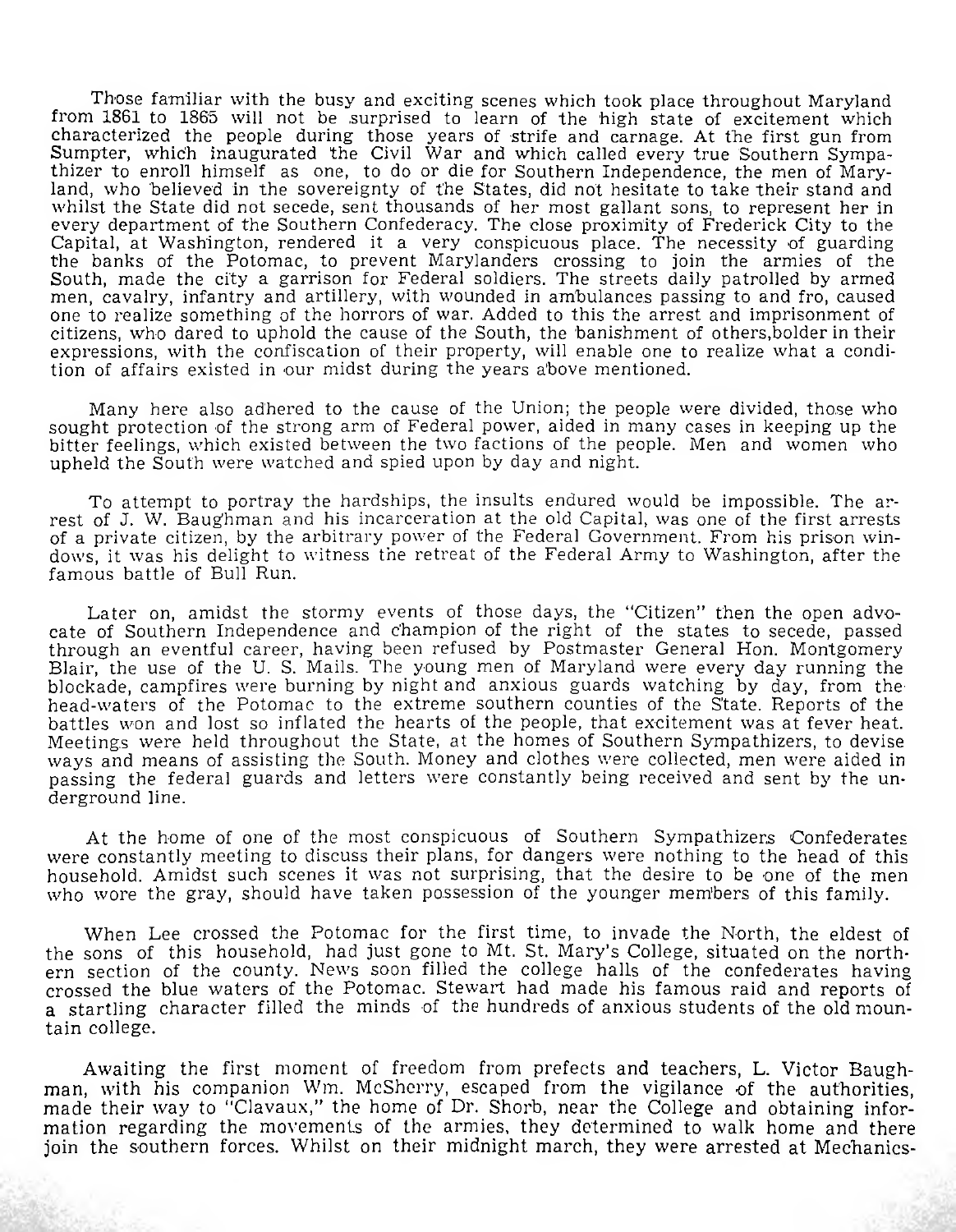town as Southern spies and arraigned before a Justice of the Peace. Here they were questioned and searched—finding nothing but some college biscuits and stogies and being vouched for by someone who knew their fathers, they were released.

Plodding along their weary march, talking of the battles to be fought, they constantly encountered people flying from the invading army. When near Wormsn's woods, the Southern camp-fires met their gaze. On they went until "Halt!" rang out upon the air—"Who comes there?" "Friends" was the hasty answer. "Advance one of you!" So this, the first word of command, the first word in the language of war, which was afterwards to become familiar to one of the party, was heard. Advancing, young Baughman related to the sentinel that they were boys from college, going to join the Southern army, that they lived in the city near-by.

"Sargeant of the Guard!" rang out upon the stillness of the air: the sargeant appeared and to the guard tent the boys were conveyed. Here, after consultation, a guard was formed to conduct them through the camp. Through smouldering campfires, through squads of men wrapped in blankets, through lines of cavalry and artillery, the boys passed.

This was the famous Stonewall Jackson Brigade encamped on the outer edge of the city, which the next day passed down Mill Alley, of the city, and struck Patrick street above the bridge and above the home where Barbara Fritchie lived. The gallant commander Stonewall Jackson had stopped at the home of his old friend Rev. Mr. Ross, the pastor of the Presbyterian Church, on Second street, near Markey's lumber yard, and after a few friendly words, rode back to the alley, crossed the creek at the old town mill and then on, with his command, out the West end of Patrick street.

These were memorable days for Frederick. Open hearted hospitality reigned supreme. The barefooted boys of the South, those who wore the tattered gray, marched on, cheered by the smiles of our lovely women and encouraged by hundreds of Marylanders enlisting in their cause.

The surrender of Mills at Harpers Ferry, the battle of South Mountain and Antietam, fast following upon the entrance of Lee into Maryland. After this followed the long line of ambulances filled with the wounded and dying, hospitals were made of churches, of schools, of halls and every conceivable place suitable for the unfortunate of both armies. The tenderest care was bestowed upon all. The entreaties of young Baughman's mother delayed him from joining the Southern forces at this time, she giving an assurance, however, that later on he would be allowed to go, and so the ravages of the great war were continued. Victory and then defeat rested upon the banner of the South. Many of the gallant leaders had fallen, Stonewall Jackson had passed away, the ranks of the South were being thinned by the murderous shot and shell, and few were left at home to take the vacant places.

The North, with millions to command, was enlisting the foreigners from every nation and as thousands fell, thousands were obtained to take their places. At last the time had come for our school-boy to play his part in the great drama of the South. A trusty negro servant, old "Uncle Jim" was taken into his confidence. Night after night the old negro, who had been the body servant of the late Baker Jamison, the grand-father of young Baughman, was told of all the plans, a horse had to be ready at a given time, and thus we see the manner in which the negro in those days, was treated by Southern people.

Capt. McAleer, of the First Maryland Infantry, had been sent by the Confederate Government to get drawings of the fortifications of different cities of the North, on his return he was to communicate with trusted friends in Frederick. Gen. John C. Breckenridge was a devoted friend of J. W. Baughman. When Vice-President, with Buchanan, he made Mr. Baughman Appraiser General of the Port of Baltimore.

Capt. McAleer had important letters to Mr. Baughman and with Dr. Charles Smith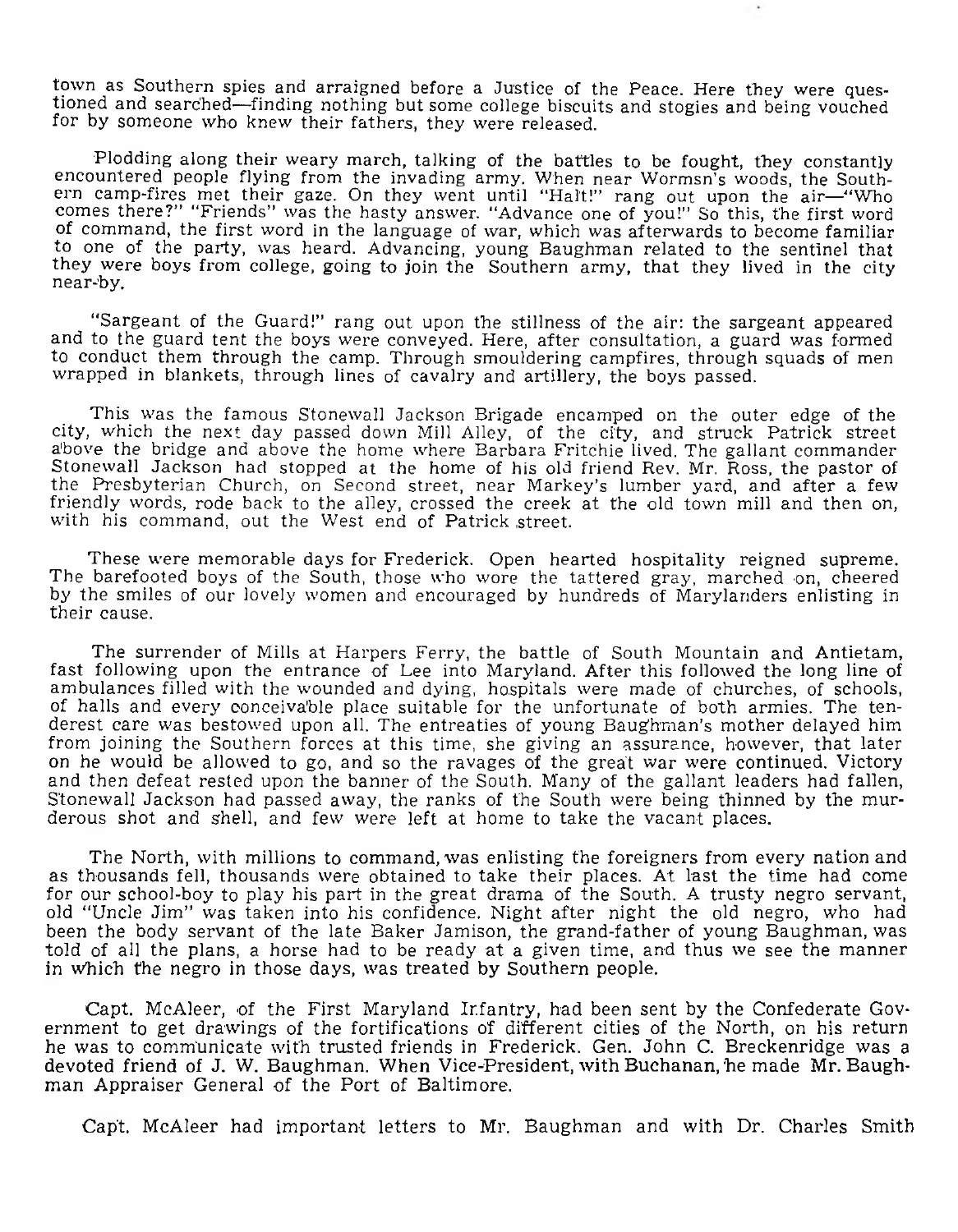secret meetings were held. It was at this time that young Baughman determined to go South. Making his plans known to his cousin Dr. Chas. Smith, it was arranged that he should join Capt. McAleer on his return to the South.

One bright morning two horsemen might have been .seen riding down the Buckeystown pike. One was Victor Baughman the other Dr. Robert Claggett, best as was supposed on a fishing expedition to the Potomac, as both carried fishing rods. At Mr. Jones house, at the Three Springs Farm, the riders stopped for dinner. There the movements of their leader was learned. At night the Sugar Loaf Mountain was reached and under the guidance ot Old John Taylor, well known to blockage runners, the Potomac was gained. The waters were swollen from recent rains, and it was found impossible 'to cross with horses. Back to the mountain the party went, now reinforced by Monroe Heiskell, who had escaped from prison, and by Benjamin Canby, a member of Co. A. First Maryland Cavalry, who was returning to his command after a dangerous visit to his home. Together the little band sought the shelter of the bushes in the mountains. Claggett returned to Frederick taking back his friend's horse. That night he informed Mr. and Mrs. Baughman that their son had gone South, and would cross the Potomac the next day. So distressed was the mother, that she insisted that Mr. Baughman should go at once and carry her consent and prayers to her boy. Imagine, after a restless night, the young man awakened 'by a gentle shake of the arm, and opening his eyes, he saw his father gazing down upon him. The first exclamation was: "Well, father, I am not going home, I have determined to go South, and you must not prevent me now." "No, my boy," said the old Spartan, "I have only come to bring you the consent of your mother and her blessing." "My only request is, never to turn your back on the South. If you will go, be a soldier in every sense of the word, and may God bless you and send you back with victory to your home." Thus in tears, 'the parting was made.

That night, in a little skiff, the four Southerners, with two blockade runners, started on their trip. The sentinel fires were brightly burning along the river casting their light way out upon the waters. The heavy rains caused the river to run high and swift, and before they could realize the danger, they had drifted into the light of the Yankee camp-fires. "BANG!" went the muskets of the sentinels, "BANG! Bang!" and drifting down the stream they were hid again in darkness. The Virginia side was reached. The Yankee scouts had been notified that the blockade runners were out, and so their dangers commenced.

The home of Capt. Ball, the father of Mrs. Wm. Chiswell, of Buckeystown, was the first place they reached, where the old time Virginia hospitality and kindness were shown the party, then on to the Hempstcads, near Leesburg, then over the hills, through valleys, across rivers and on to the home of the Fitzhughs, near Upperville, then to the Earlys, near Charlottesville, then on the freight trains to Richmond.

At this point Capt. McAleer delivered his papers and joined his Command, then near Pollard's farm. Here young Baughman joined McAleer's company, meeting Gus. Obenderfer and Veit, the only boys he knew from Frederick. The morning broke with the riad of battle near-by. A musket, cartridge box and knap-sack were given the young recruit. "Fall in!" was the order—"March! Halt! Aim! Fire!" and before an hour had passed, into the jaws of death, with shot and shell, marched the First Maryland Infantry.

This was practically the last battle fought around Richmond, for an order had been issued by the Commander in Chief, the peerless Robt. E. Lee, for the army of Northern Virginia to move on the north side of the James River. Here followed the long march of the men who had been behind the guns and had held the breastworks and trenches from the repeated attacks of the constantly increasing Federal Armies. In the Maryland Infantry there were a number of dismounted Maryland Cavalrymen, the army was moving far from the cavalry operations, and news had reached the Commanders that Early and Breckenridge were moving down the Shanandoah Valley and would cross into Maryland for the purpose of making an attack upon Washington. At the advise of Capt. McAleer young Baughman determined to join the Maryland Cavalry, and in company with Wm. Delashmutt, of Frederick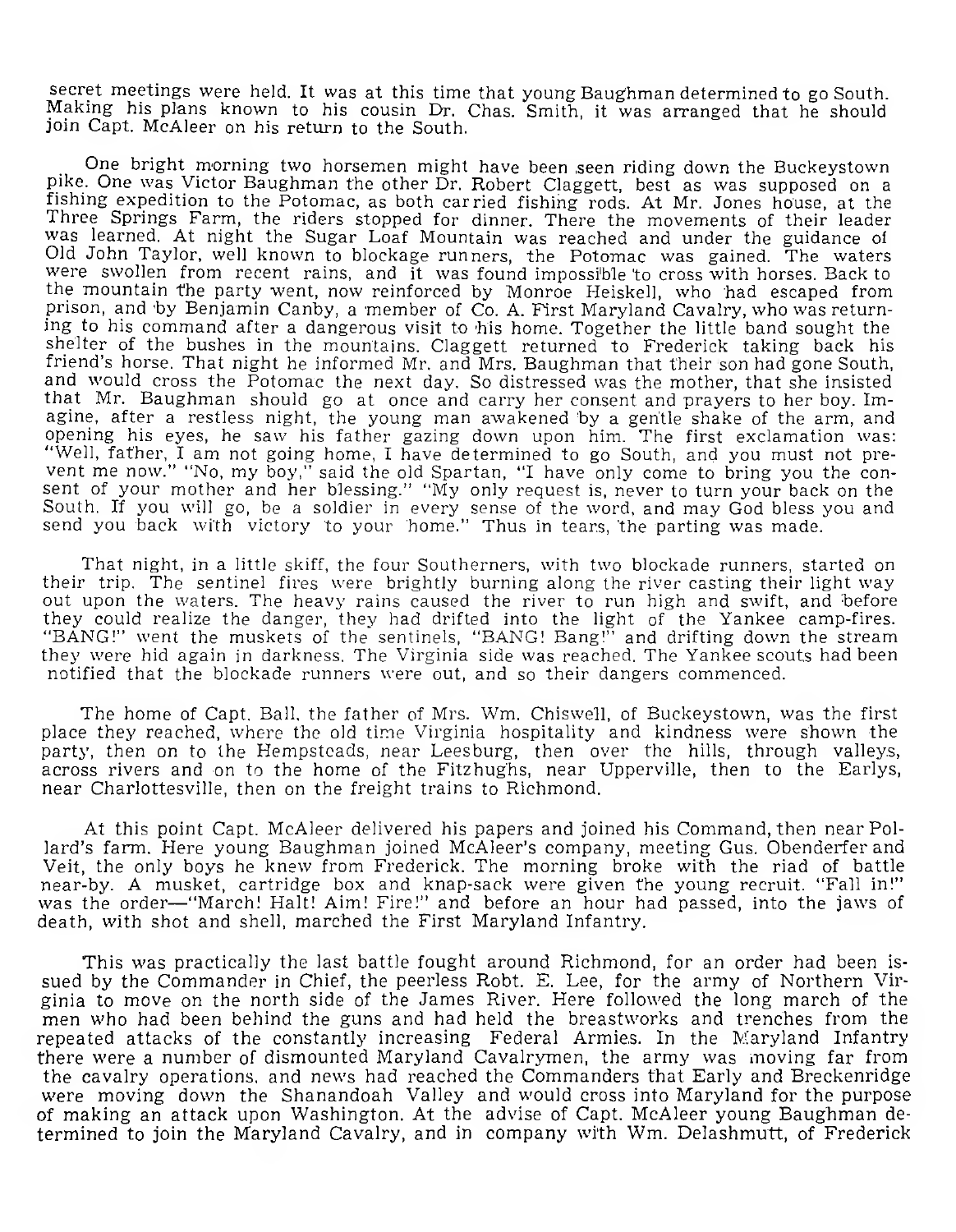and several other Marylanders, they made their way to Richmond, where, through the courtesy of Marshall Kane, formerly Mayor of Baltimore, who was the Acting Provost Marshall of Richmond, letters were obtained allowing free access into all Confederate lines. Arriving at Staunton, a weary tramp was started down the Valley of Virginia. The two Frederick boys plodded along, passing Harrisonburg, New Market and Winchester, subsisting off the country and sleeping in the newly cut Shocks of wheat, which were thinly scattered in the fields along the route. Arriving at Shepherdstown, the Maryland cavalry was found to be engaged in sharpshooting with the enemy on the Maryland side. It was in this engagement that Newton Johnson, of this County, was killed in sight of the hills of his native home.

Crossing the Potomac on the Fourth of July and tramping along the rear of the advancing army, the camp of the First Maryland Cavalry was reached just outside of Boonsboro. Here the two tired soldiers were welcomed by their hosts of friends. Delashmutt was a member of Company D, Welsh's Company, and this Company young Baughman joined. A horse was secured and on went the army over South Mountain through Middletown, with the roar of cannon filling the air. The Federal forces were being driven back by the advance guard of Early's Command. Up the pike, beyond Middletown, the Baltimore Light Artillery disabled a Federal Battery, killing several men and horses. At the old Keller barn, standing on top of the mountain and overlooking Frederick and Middletown, many of the Maryland boys passed the night, Baughman among the number. In the morning he was detailed with Calvin Brady, of Adamstown, to lead McCauslin's Cavalry over to the Jefferson road to prevent a rear attack from the Federal Forces stationed at Harpers Ferry. Back to the Command, the two scouts were in time to join in Welsh's brilliant charge with the Maryland boys routing Cole's Cavalry and driving them into Frederick. The Cavalry, under General Bradley Johnson, was ordered to the left of the City and given instructions to destroy the home of Ex-Governor Bradford, near Baltimore, in retaliation for the burning of the home of Governor Letcher, near Lexington, and then to join Early near Washington. The troops rested at the Mainhart farm belonging to Col. J. M. Kunkel, and whilst here permission was obtained from the General in command, for the two Frederick men to go to their homes. Phil Rogers, of Company C. joined Baughman, and went with him to his old home. Entering the parlor, somewhat dilapidated from travel and dust and weather, he found his father, Col. Jacob Kunkel surrounded by a crowd of Confederate Officers. This meeting of the boy soldier with his father, in the midst of battle-scarred veterans, was most affecting. He had hardly been seated before an orderly with Tom Roach, of Baltimore arrived, stating that he had an order for young Baughman, to report at once to General Breckenridge, to act as scout and guide in showing the fords on the Monocacy river.

The Federal troops, under General Tyler, had taken possession of the Monocacy hills at the Junction. Breastworks had been thrown upon the farms of Col. Keefer Thomas, John T. Worthington and James H. Gam'brill. Here a battle was to be fought and the advancing army of the Confederacy was to be checked on its march to the Capital.

The people of Frederick well remember the tramp of Infantry, the noise of Artillery, the clash of the Cavalry sabres, as troops were hurried through Fredericktown to the banks of the old Monocacy.

The battle was sharp and decisive. The Confederate Infantry crossed the river about Jarboe's farm and got in the rear of the Federals. The loss of life was fearful. General Tyler was badly defeated and routed and in short time. As the Confederates passed out of the City, the Federal Forces which had been following them, took possession. Here a number of young men joined the Southern Forces. John Palmer, Edward McSherry, Charles Shields, from Mississippi, a student from Mt. Saint Mary's, Morris Burns, of La. and Emile Noel, of New York, and Jesse Downey, of New Market, all fell in with Baughman and Rogers and left the City by the Baltimore pike, overtaking the Confederate Forces near Urbana.

The troops were in a most deplorable condition, the long marches, the constant battles,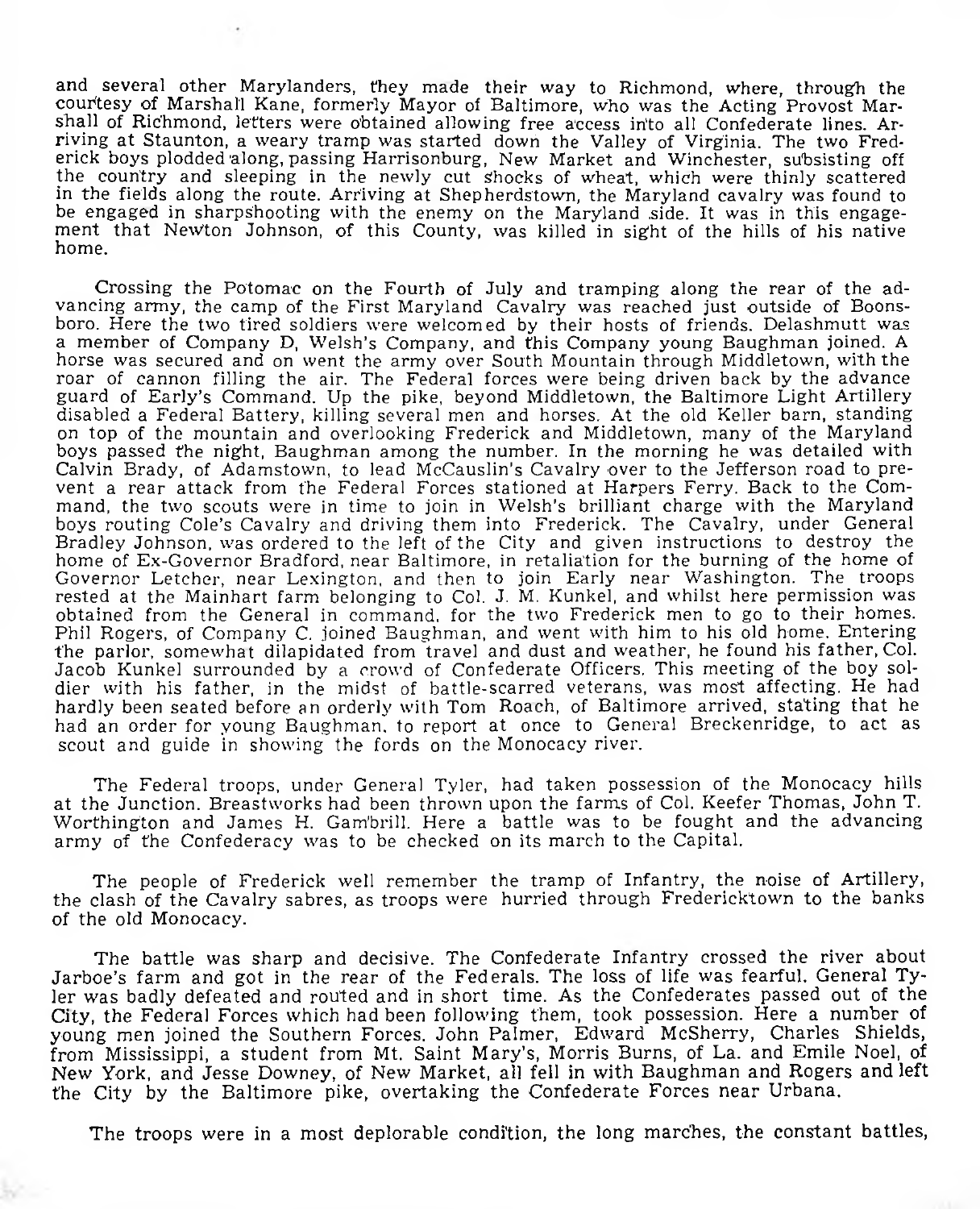the meager food had worn them out, the roadside was filled with stragglers, but ON went the advancing columns.

At Silver Spring, the home of the Blairs, a rest was made. It was whilst at the home of Montgomery Blair that General Breckenridge urged an immediate advance of the Forces on Washington. The cellar of Mrs. Blair had been invaded and a number of brandy peaches had been secured, with wines and other liquors. They proved most tempting to even the officers, and their influence, it is claimed, had a most startling effect upon the marching troops. The army did not move that night. It is said that Mrs. Blair's peaches and fine wines saved the Capital of the Country, for it is a well known fact, that had an attack been made upon Washington, the first night the Confederates encamped outside the City, no resistance successfully, could have been made, as but few troops were there. The next day, however, reinforcements from Virginia had arrived, and the fortifications were soon filled with "Blue-coats" and artillery was making havoc in the ranks of the Confederates.

The order to fall back across the Potomac was given, and through the streets of Rockville and Poolsville the boys were marching. Crossing the river, daily skirmishes were had with the enemy. At the battle of Kernstown, just prior to the engagement, Baughman stated to Lieut. Welsh, Spencer Jones and Lewis Trail, that someone had stolen his arms, and then asked what should he do. "Why, go in and capture them from the Yankees," said the old veterans, laughing at the predicament of the young recruit. When the word to charge was given, Baughman was found in the front ranks yelling to the Yankees to surrender, and finally returned with two Yankee prisoners, having secured their arms, presenting his friend Downey with one of the horses, a carbine and sabre, McCauslin's Brigade, with the First Maryland Cavalry, were ordered to the North. Martinsburg was reached, then across the river at Sharpsburg. At Clear Spring, Gilmore's command and the First Maryland Cavalry were together. They drove back the Federal Cavalry and Infantry which had been sent to intercept the movements of the Confederates. It was here that young Rogers, of Company C was killed. Rolf, one of his comrades, helped to put him over the front of Baughman's horse, and admidst the fires of the enemy's sharpshooters, the daring deed of removing a wounded comrade was witnessed by the entire command. A few had volunteered to bring Rogers from the field. He fell from Baughman's horse, but was finally taken from the field and conveyed to a house in Clear Spring, where he breathed his last.

Then followed the march into Pennsylvania, the destination being Chambersburg, which town was to be destroyed, in retaliation for the burning of 'the homes and towns in the South. Ex-Governor's home had been burnt in Maryland, and now a Northern town was to pay the penalty for the wanton destruction of Southern property by Federal soldiers. "An eye for an eye" was to be the future policy of the Confederacy.

Chambersburg being left in smouldering ruins, the return to Dixie was made via Hancock, on the Potomac River. While in Pennsylvania, the Confederates were compelled to subsist off the enemy's country. Baughman was put in command of a scouting party consisting of Charles Funk, Charley Geesey, Thomas Myers and several others, to forage for provisions for men and horses. As he would return to his Command, loaded down with the famous big Pennsylvania loaves of bread, sides of bacor. and crocks of apple butter, he was always received with cheers by the hungry crowd ever ready to welcome him back to camp.

At Hancock, on the return march to Vinginia, the news of the suppression of "The Citizen," and the arrest and banishment of Baughman's family were first made known. General Bradley Johnson had his headquarters at the home of Mr. Bridges, a well known citizen of that place, and whilst there, the General handed 'him a Philadelphia paper containing the news of the arrest and banishment from home of his entire family. General Hunter, in command of the Federal troops in Maryland, sent Captain John I. Yellott, Provost-Marshall ol Frederick, an order for the arrest and banishment of Mr. Baughman and the suppression of the "Citizen" which had been one of the foremost journals of the country in sustaining Southern rights and earnestly striving for Southern Independence.

Mr. Baughman was sent to a guard house at Harpers Ferry, where he was robbed of his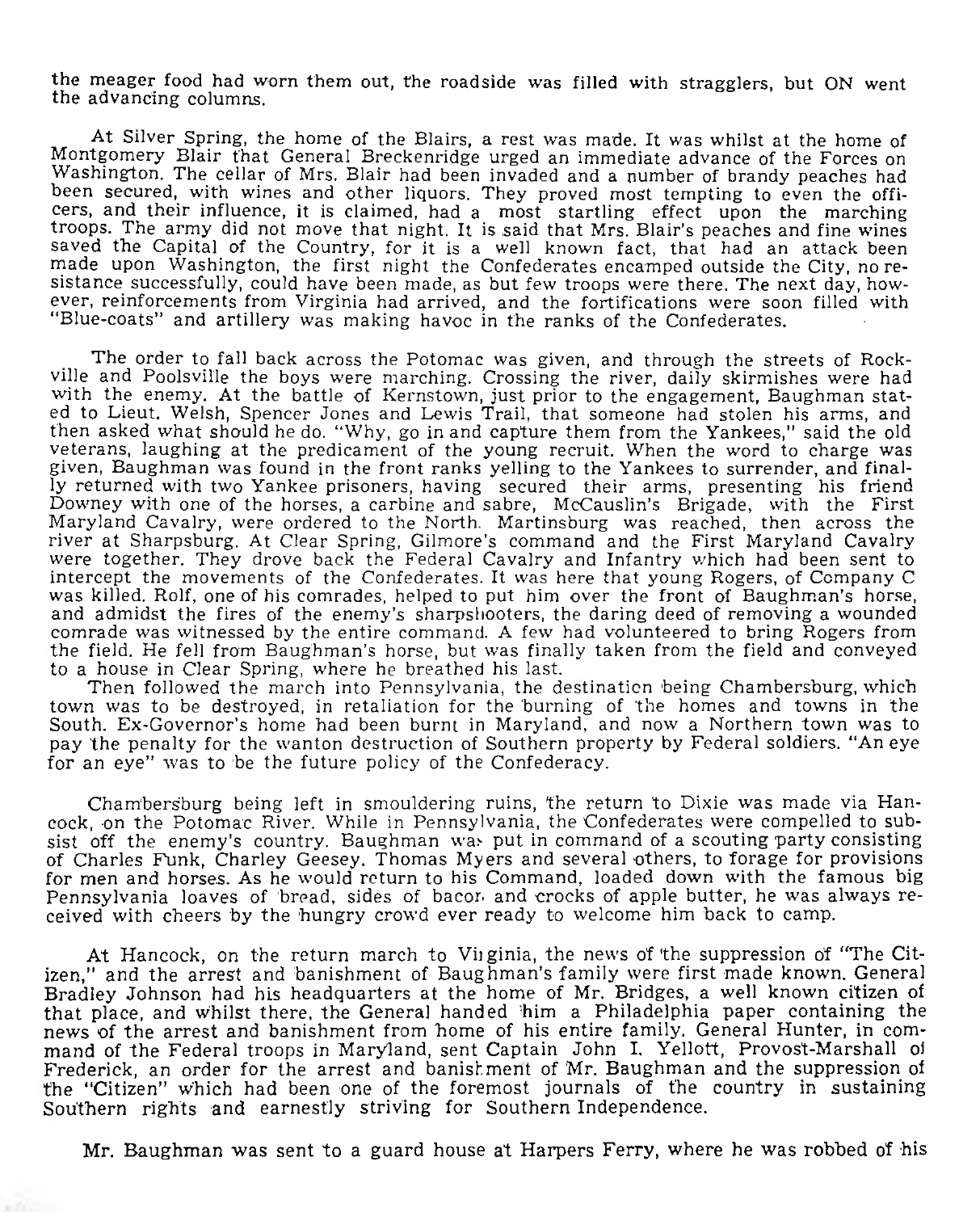watch and the money he had secreted in his clothing. It is generally understood that Captain Yellott telegraphed to General Hunter, if 'he should not also send Mrs. Baughman and her children to follow her husband, as they were all known Southern Sympathizers and had aided the Southern soldier in every way. The order for the arrest was promptly received, and Mrs. Baughman with her two little girls and her two sons J. William and Charles H. Baughman were placed in a carload of drunken soldiers, where all kinds of insults and jeers were heaped upon her, and sent beyond the Federal lines into Virginia. Mrs. Baughman and her family were put on the public highway.

After securing a home for his family at Col. Dearmont's, near Berryville, Mr. Baughman and his son William went on to Richmond, where they obtained employment in the General Auditing Office of the Confederacy. Mrs. Baughman and her daughters, with her young est son, after many months of exile, through the influence of friends in Washington, were permitted to return to their home, which in the meantime had been used as a Federal gua rd house, stripped of valuable articles, and the cellar rifled of valuable wines and liquors, which had been obtained by Mr. Baughman whilst Appraiser General of the port of Baltim ore.

At this time, a letter, under flag of truce, was sent to Mr. Baughman, granting him permission to return to his home and resume the publication of his paper, provided he would take the oath of allegience to the Union and become a loyal supporter of the Government. This, Mr. Baughman positively declined to do. Not until after the surrender of Lee did the exile return.

Wasted in health, broken in spirit, he resumed the publication of "The Citizen" and obtained possession of his home, which had been ruined and depleted of everything of value, by the Yankee soldiers.

The rear guard of the Confederates was constantly engaged in skirmishes with the Federal troops, who followed the Confederates, after the burning of Chambersburg. The night of the evacuation of Hancock came near being a disasterous one for Baughman. Fatigue and hardships had well nigh finished the young soldier, and as the Command rode over mountains and thro'ugh dangerous passes, his comrades, Herring and Boyle were absolutely obliged to ride on either side to keep him from falling from his horse. Herring was a brother of the new Comptroller of the State of Maryland, and Boyle is now a well known physician, practicing medicine in Hagerstown.

The troops crossed at Old Town, where the Baltimore Light Artillery made one of the greatest shots of the war. A ball was sent through the boiler of an engine, which had brought a train-load of Federal troops from Cumberland to intercept the Rebels. These troops were captured and paroled.

This was one of the hard marches of the war. Men and horses were completely exhausted, and after crossing the South branch of the Potomac in the beautiful Moorefield Valley, a halt was ordered, and never did soldiers more willingly bow to a command. The weary soldiers were soon resting, and whilst here, the memorable capture at Moorefield took place.

General Averill had been following up the Confederates. His advance guards were dressed as Jesse scouts, and in rebel uniforms, they passed the outposts, passed the reserves and effecting their capture, soon the entire command of Averill were among the sleeping and worn out Confederates. That night, Captain McNeal had sent word of the approach of the enemy, and an order to "Saddle up" had been given, but shortly afterwards the men were ordered to "Lie Down."

Baughman was sleeping at headquarters with Captain Welsh, Captain Tom Griffith, Adjt. Post and the Chaplain of the Maryland Cavalry. All hands were aroused by the rapid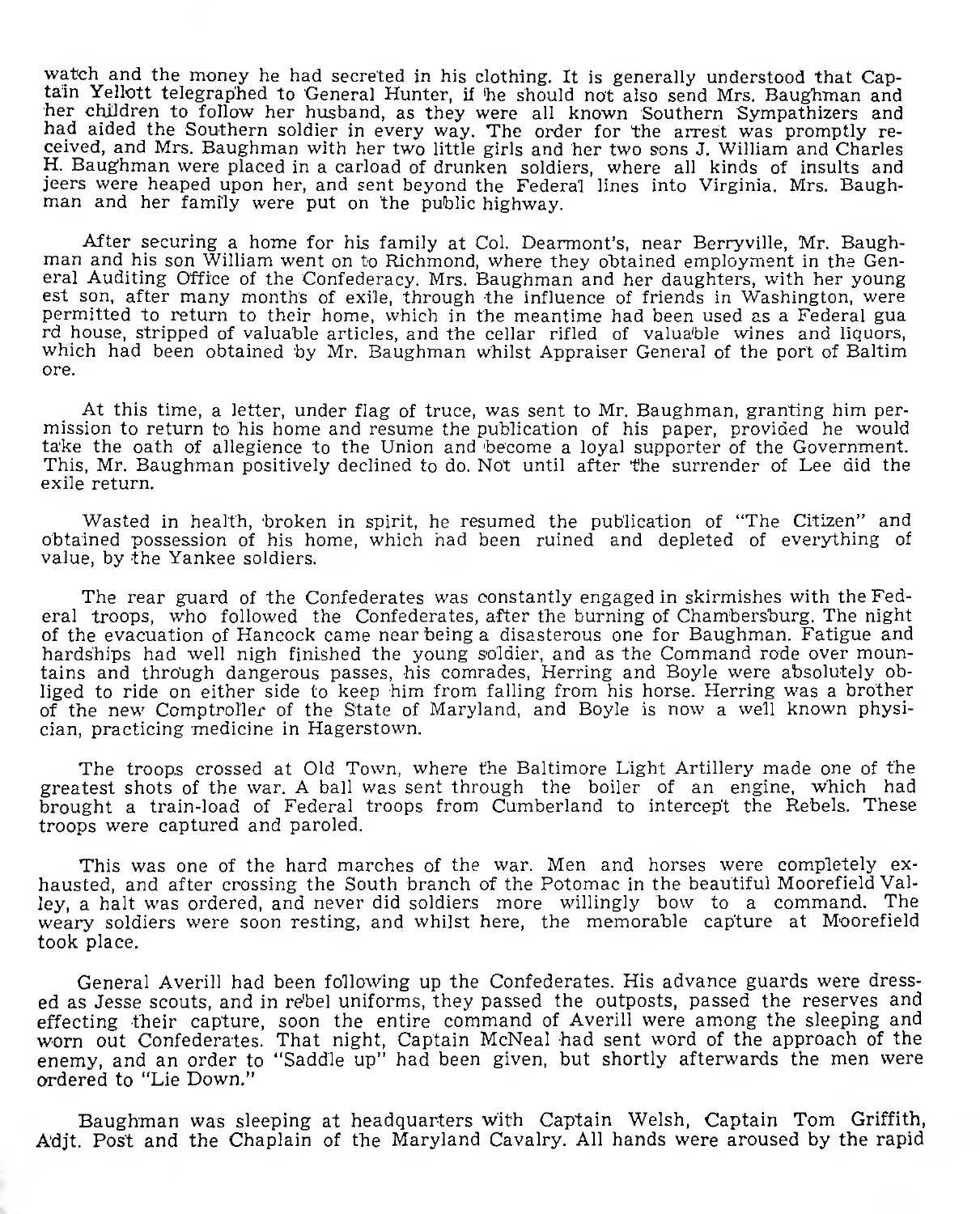firing of musketry. Confusion reigned in the Camp. The voice of the fearless Welsh could be heard urging the men to rally. Soldiers were being kicked from their blankets, and captures were being made on all sides. In the orchard where the headquarters were located, a gate let into the barnyard of one of the McNeal's farms. It was here that Welsh emptied three saddles, leaving three Yankee dead upon the field to prove his unerring aim.

Baughman's horse had escaped and Captain Tom Griffith, of Company A, had considerable trouble in quieting his old sorrel, and finally abandoning him, he captured one of the Yankee horses whose rider had been shot by Welsh. Baughman secured Griffith's horse, and with Allie Jones, of his Company, Lloyd Dorsey, of Company A, and the Chaplain, made for the mountains, pursued by numbers of the Pennsylvania Cavalry.

All hands were captured a short distance from the Camp, owing to the high fences used for cattle in that valley. They rode against them, but they stood blocking their way. Baughman, after surrendering, received a sabre cut from a Pennsylvania soldier. Allie Jones would have been killed then and there, as he had tried to conceal himself in the high grass and was discovered by the Yankees, who were about to shoot him, when Baughman urged him to surrender.

The little crowd was taken back to camp where some two hundred of the captured brethren awaited them. That night, the Maryland boys were marched to New Creek, where they were kept under guard, and sent as prisoners of war to the receiving prison in Wheeling, West Virginia. It was here that our young soldier received some courtesies from his captors. A lieutenant on Averill's staff, seeing his condition, and touched by his boyish appearance, gave him a horse to ride. In conversation, he soon learned that be was from Frederick, and had much to tell him of the people, of a dance he had attended at General Shriver's home, a few nights before he had joined his Command. Marked kindness was shown by the Lieutenant, and permission was given to the young soldier to write a letter to his mother, and when the letter was handed to the Lieutenant, he asked if it contained anything of a cantra'band character. When told not, he sealed it and said: "I have too much respect for a brother soldier to read a letter to his mother."

Passing through the streets of Wheeling, Miss Johnson, a daughter of Col. Richard Johnson, of Cumberland, with Miss Tenie Wheat, recognized their young friend from Frederick, and obtained permission to send him some delicacies, which were most acceptable. From Wheeling the prisoners were sent to Camp Chase. Ohio, where they were detained as prisoners of War for nine long and weary months.

Whilst in Camp Chase, while seated about the smouldering embers of a little fire preparing a scanty meal for himself, our soldier boy was surprised to hear his name called out by the Corporal of the Guard. Advancing to the gate, he met Lieut. Sankey, who was Provost Marshal of the prison. He was ordered to give his parole, not to attempt to escape, or give any information as to what he saw about troops on the outside. He was conducted to Col. Richardson's headquarters, and all this time he was in ignorance of what was in store for him. At that very hour the men of his barracks were engaged in the dangerous enterprise of tunnelling out of the prison. Col. Richardson soon relieved him of all fear, however, by informing him that a lady was awaiting him in the parlor. Walking in, he recognized Miss Mollie Craddock, whom he had known while she was at the Convent in Frederick, and was visiting the wife of the Commandant of the prison. Miss Craddock is now Mrs. Hugh McA'leer, of Brooklyn.

Returning to prison loaded down with tobacco, packs of cards, books and blankets, it is not amiss to say that there was at least one happy man in Camp Chase that night.

A debating society in the prison was a source of intense interest. Among its prominent members were Samuel Lyons, of Company C, now of Baltimore. Mr. Bell, now on the Baltimore Sun; Rdbert Keen, of Baltimore; Oscar Baugher, who was known as Oscar Barber, and a number of others well known throughout the Country. Thomas Hunter, of Company A, was Sargt. of the Maryland Barracks.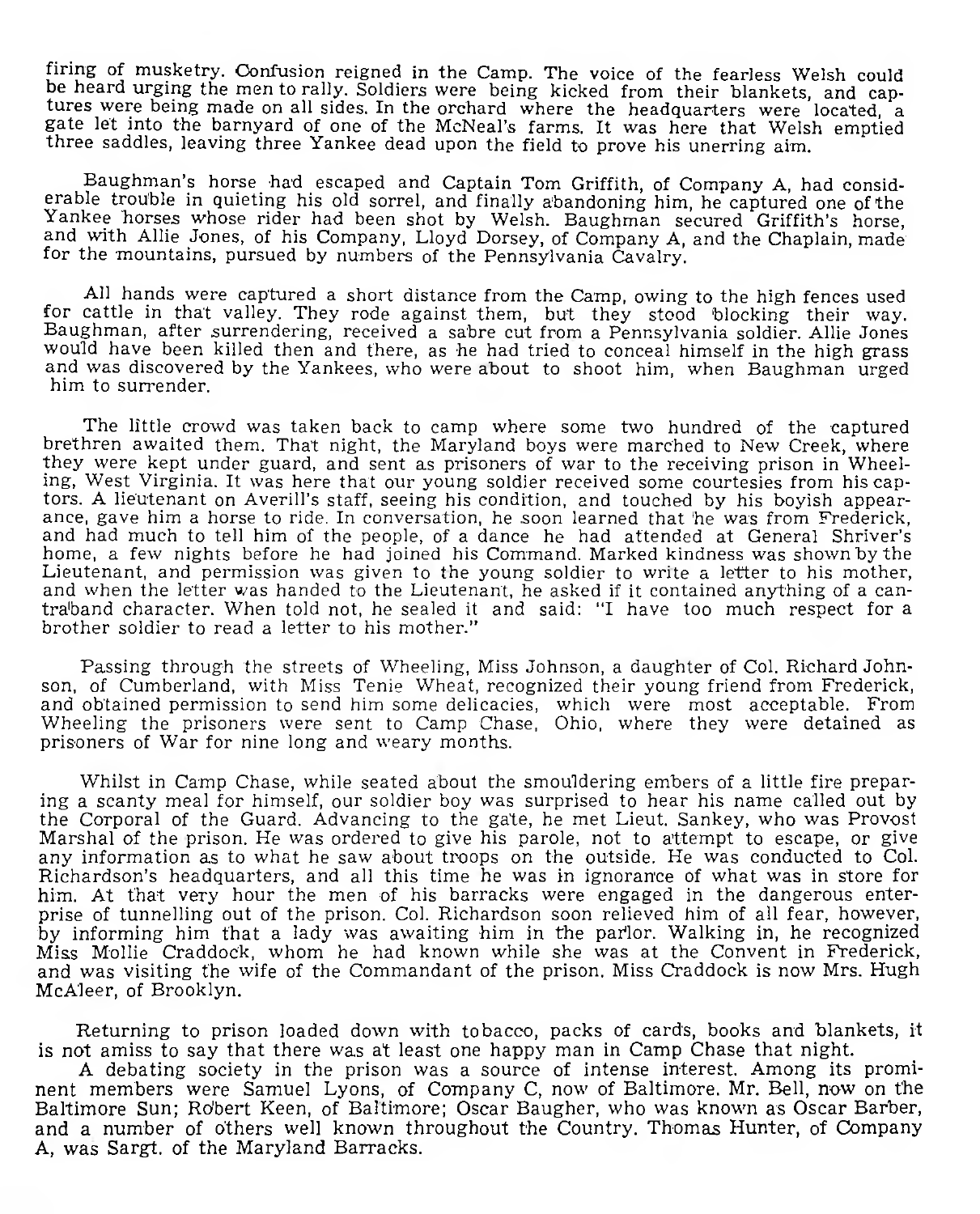The men took their turns in cooking, the supplies being sent to each barracks. The rations consisted of a quarter of a pound of meat, and four hard tacks or a small portion of bread. Occasionally, fish would be given, one mackerel to four men. Several efforts were made during the imprisonment to tunnel outside the high fence which surrounded the enclosure of the prison. At each time, the men were detected or informed upon, and severe punishment followed.

A prisoner's life under the best of circumstances, is a burden, but a prisoner's life at Camp Chase was one of horrows with which Andersonville did not compare. It has been the custom of the Northern press to expatiate on the horrows of the Southern prisons. It should be borne in mind that the men in Libby and other Southern prisons received the same rations that were being given to the worn out soldiers in the trenches around Richmond; the same rations that were given out to the women and children whose husbands and fathers and sons were behind the guns of the Confederacy. These prisoners were not tortured with the freezing blasts of a Northern clime, and necessity, upon the part of the impoverished South, compelled a scarcity of rations to them as it did to their own people. In the North, how different, a land of plenty and abundance. With millions at command and yet rations hardly sufficient to keep body and soul together were dealt out to weary, worn and sickly men. Clothing was denied them, fire was refused them, and amidst the cold of December, in freezing, wooden sheds, many a brave soldier, who had stood before shot and shell and had repelled advancing charges, succumbed to Winter's blasts, and passed away absolutely freezing and starving to death.

So let us, for the sake of humanity, cast the mantle of forgetfulness over the real and imaginary horrows of the prison life of the men who wore the blue and the gray.

On the 4th of March, 1865, our soldier boy was exchanged, reaching Richmond on the 12th following. There, after meeting his father, he obtained a furlough for thirty days to recuperate his wasted health. His time was spent at the home of Mrs. Palmer, the mother of Mrs. Dr. Frank F. Smith, on the banks of the beautiful Rappahannox river. Whilst there, Lee surrendered his brave but wasted army at Appomatox, to the successful General of the Federal armies, Ulysses S. Grant, and thus ended the greatest contest for independence and liberty ever known in the annals of civilization.